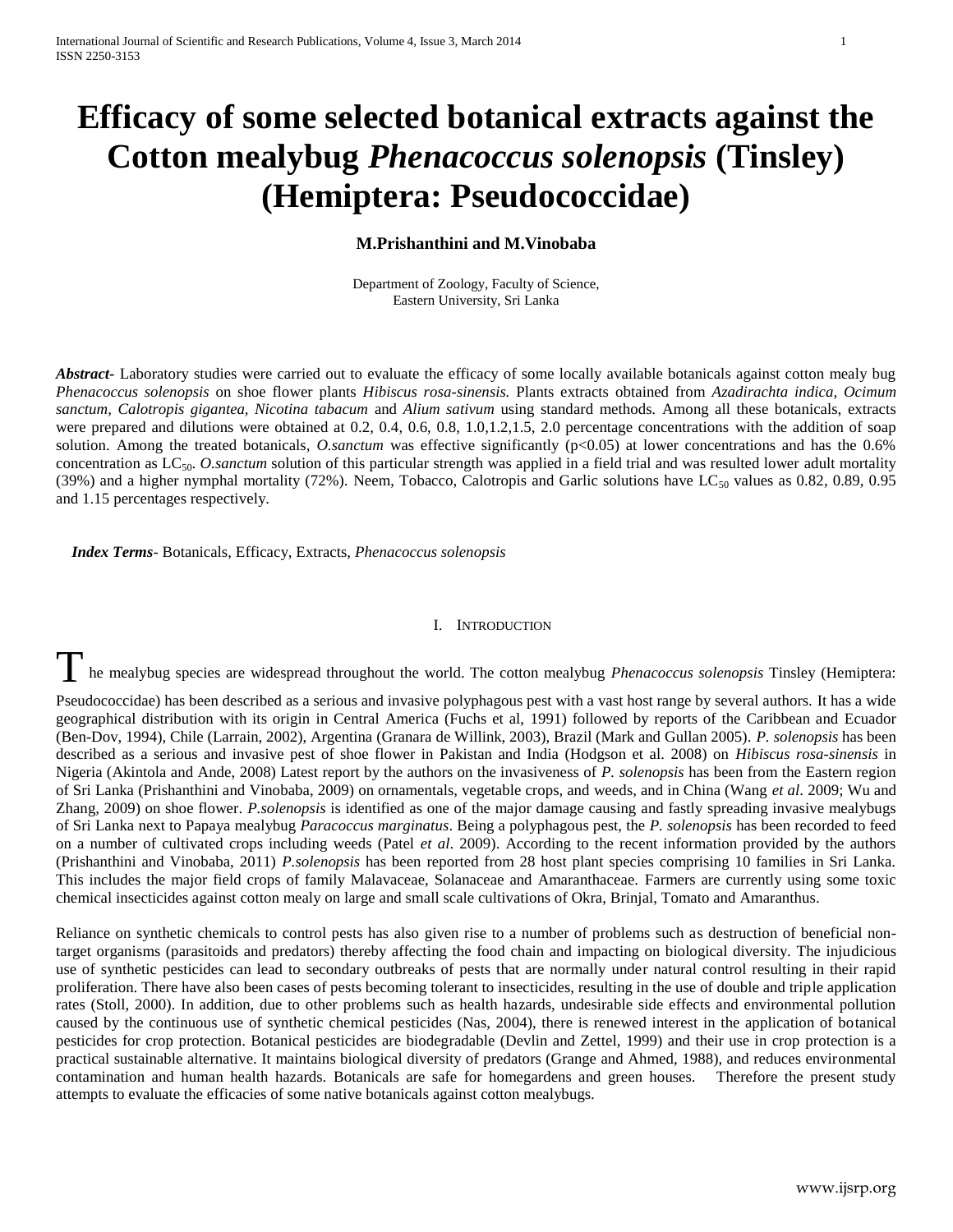#### II. MATERIALS AND METHODS

 The study was conducted under laboratory conditions of Department of Zoology, Eastern University, Sri Lanka during the period from June 2012 to May 2013.

#### *Culture of mealybugs*

The laboratory culture of *P.solenopsis* was established from individuals collected from shoe flower plants in home gardens those do not have any previous exposure to pesticides*. P.solenopsis* were reared in on potato sprouts and on potted shoe flower plants under laboratory conditions.

#### *Collection of botanicals*

The botanicals used in this experiment were, *Ocimum sanctum* L. (Lamiaceae), *Azadirachta indica* A. Juss. (Meliaceae),*Calotropis gigantea* R. Br. (Asclepidaceae), *Nicotina tabacum* Linn. (Solanaceae ) and *Alium sativum* Linn. (Amaryllidaceae). Leaves of *Ocimum sanctum* (Tulasi) and *Azadiracta indica* (Neem) and *Calotropis sp.* were collected from the home gardens of Batticaloa. The dried leaves of Tobacco (*Nicotina tabacum*) and Garlic cloves were bought from local market.

The leaves collected were washed with sterile distilled water until the dirt was completely removed and allowed to shade dry for one week. Then the dried materials were finely ground using motor and pestle until the powdered form was obtained. The powders were stored separately in dark bottles for extraction.

#### *Preparation of extracts*

#### *A. Extracts of Neem, Tulsi, Calotropis and Tobacco leaves*

50 g of powdered botanicals from each was weighed and transferred to a cellulose extraction thimble (Whatman, UK). These materials were extracted using 250 ml ethanol (78 °c) for 5 hours in a Soxhlet apparatus (250 ml) and the extracts were decanted from the flask separately. Then the volume of each abstract was measured and each was made to a final volume of 200 ml and transferred separately into round bottom flasks. The flasks were fitted with the Rotatory evaporator (Buchi; R-114; Switzerland) individually and evaporated to dryness at a temperature not exceeding 85 °c. Then the flasks with dried materials were removed and weighed. The weight of the dried extract was calculated by subtracting the weight of the empty flask. Thereafter few milliliters of ethanol were added to each flask to aid the dissolution of the extract with water. Finally 50 ml of distilled water was added to the extract to get  $1gml<sup>-1</sup> (100% w/v)$ concentration. Further dilutions were made for further experiments.

# *B. Extract of Garlic*

50 g Garlic cloves were taken and ground well using mortar and pestle to obtain a paste form. Then 25 ml of distilled water is added to the paste and shaken well. The mixture was kept for three days; strained using a clean muslin cloth and the volume was made to 50ml by adding further 25 ml of water, shaken well and stored in a dark bottle.

10 ml solution from each of the initially prepared botanical extracts (1gml<sup>-1</sup>) was transferred into 500ml volumetric flask using a pipette and the final volume was made to 500ml to obtain a solution with a concentration 20 mg/ml (2% w/v). From these solutions different dilutions were obtained by adding certain volume of botanical solution, certain volume of distilled water and 1ml of 1% (w/v) soap solution.

# **Evaluation of efficacy of different botanicals against** *P.solenopsis*

# *Laboratory studies*

Approximately 10-12 cm length terminal portions of the Shoe flower stems (*Hibiscus rosa-sinensis*) infected with the *P.solenopsis* were cut off using a sharp knife. The cut end of each was wrapped with wet paper towel and collected in polythene bags. Then they were brought to the laboratory by keeping them inside a regiform container to prevent from heat and mechanical damages during transport. Then yoghurt cups were taken and filled with tap water. A hole was made on each lid to tightly fix the stem portion. The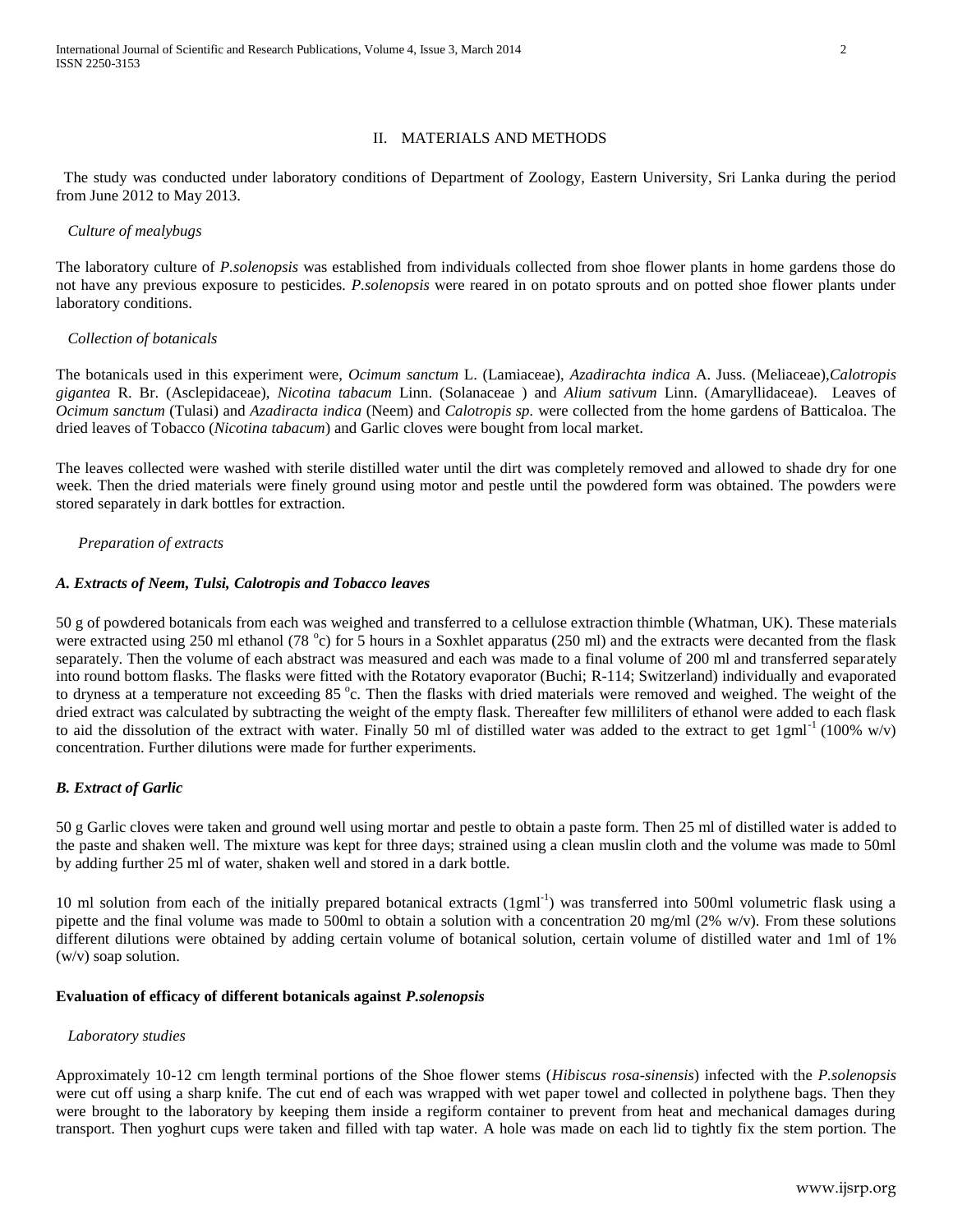number of leaves on each plant terminal was reduced to 4 (only the upper terminal leaves were allowed to remain) and all the nymphal stages including crawlers, and egg masses except twenty adult females were removed from the stem by using a hand lens and a camel hair brush. Then the stem portions were fixed with the lid by allowing the cut end to contact with the water inside the yoghurt cup to keep the stem cutting fresh throughout the study. The stem portion fitted with the cup was placed inside a rectangular cubic glass container measuring 10cm x 10cm x 20 cm. Then prepared solution of a particular concentration from each botanical was sprayed over the mealy bugs using a syringe and needle (3 ml of solution) and the container was covered with a muslin cloth. Mealy bug mortality was counted at 24, 48 and 72 hours following initial application. The mortality records for all treatments were obtained in percentage values.

#### *Field studies*

The most effective botanical solution which has the lowest  $LC_{50}$  (concentration which cause lethality of 50% of the mealybug population) was used for the field trial. 20 Shoe flower plants of 50- 60 cm height were infected adult female mealybugs. Plant to plant and row to row distances were maintained at 30cm and 75cm respectively. Number of irrigations and all other practices were performed uniformly to all plants. The plants were maintained in this manner for 35 days until the development of sufficient population of mealybugs. Five plants were kept as control without any application of botanical solution. Other plants were sprayed solution was prepared and applied over the mealybug colonies. Number of mealybugs was counted 24 hours before spray and the mealy bug mortality following spray was counted at 24, 48 and 72 hours after initial application. The data was recorded from three randomly selected twigs of 10 cm long in each replication.

Percent corrected mortality was calculated by following formula described by Schneider-Orelli's (1947) and Puntener (1981)

Corrected % mortality = 
$$
\frac{\% \text{ mortality in treatment - } 00 - \% \text{ mortality in control}}{100 - \% \text{ mortality in control}} X 100
$$

 *Statistical analysis*

For all the data obtained the differences among the mortality of mealybugs at all treatments were subjected to analysis of variance (one way ANOVA) and differences among means were considered significant at a probability level of five percent (p*≤* 0.05). Probit analysis was carried out to determine the  $LC_{50}$  values of each botanical. Statistical package Minitab 14.0 was used for all these statistical analyses.

# III. RESULTS AND DISCUSSION

# *Efficacy of botanicals under laboratory conditions*

The efficacy of few selected botanical pesticides at different concentrations was evaluated against cotton mealybug. The results revealed that the treatments are significantly differing among themselves in causing mortality of *P.solenopsis*. (*p<*0.05) except at 0.2% concentration (p=0.230). After an exposure of 24 hours the maximum mortality (100%) was observed in ocimum extract beyond 1.2%, in Neem and tobacco extracts beyond 1.5% and Calotrophis at 2.0%. The mortality caused by each treatment increased gradually with an increase in the exposure interval.Figure 1 shows the comparison of percentage mean mortalities to different botanicals at different concentrations at 24 hrs after initial applications. Mortality rates increased with increasing concentrations for all botanicals.

**Table 1**: Mean percentage mortalities of *Phenacoccus solenopsis* to different botanical solutions at various concentrations at 24hours after initial application. Values express (Mean  $\pm$  S.E)

| Treatment | O.sanctum        | A.indica         | N.tabacum        | C.gigantea       | A.sativum        |
|-----------|------------------|------------------|------------------|------------------|------------------|
| Control   | 0.00             | 0.00             | 0.00             | 0.00             | 0.00             |
| 0.2%      | $5.00 \pm 2.24$  | $3.33 \pm 2.11$  | $3.33 \pm 2.11$  | $1.67 + 1.67$    | 0.00             |
| $0.4\%$   | $16.67 \pm 2.11$ | $10.00 \pm 2.58$ | $6.67+2.11$      | $5.00 \pm 2.24$  | $3.33 \pm 2.11$  |
| 0.6%      | $50.00 \pm 2.58$ | $20.00 \pm 2.58$ | $16.67 \pm 2.11$ | $13.33 + 3.33$   | $10.00 \pm 2.58$ |
| $0.8\%$   | $76.67 \pm 2.11$ | $43.33 \pm 2.11$ | $31.67 \pm 1.67$ | $25.00 \pm 2.24$ | $16.67 \pm 2.11$ |
| 1.0%      | $91.67 \pm 1.67$ | $75.00 \pm 2.24$ | $65.00 \pm 2.24$ | $60.00 \pm 2.58$ | $28.33 \pm 1.67$ |
| 1.2%      | 100.00           | $86.67 \pm 2.11$ | $83.33 + 3.33$   | $78.33 \pm 1.67$ | $51.67 + 3.07$   |
| 1.5%      | 100.00           | 100.00           | 100.00           | $88.33 \pm 3.07$ | $75.00 \pm 2.24$ |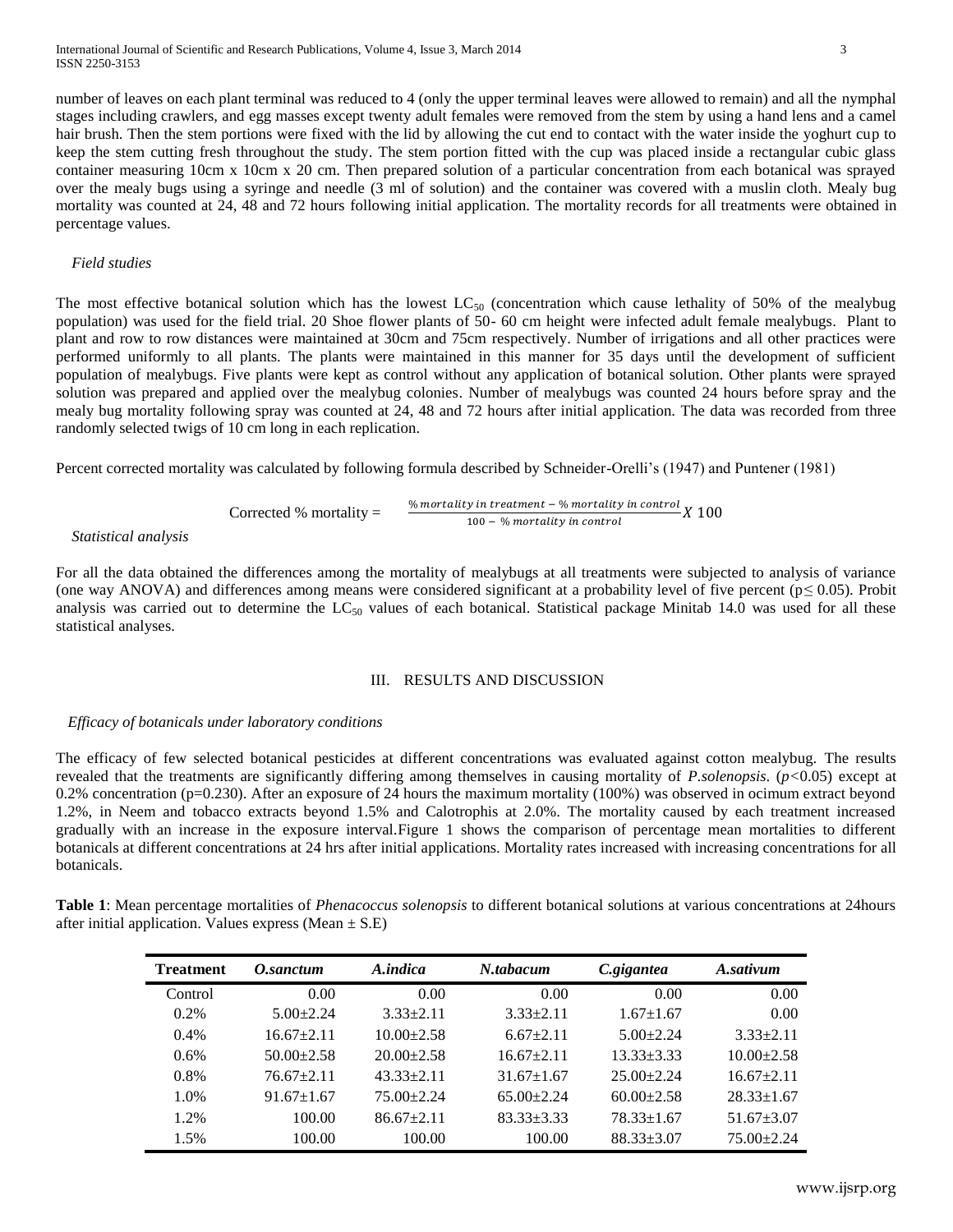

**Figure 1:** Comparison of percentage mean mortalities of *Phenacoccus solenopsis* to different botanical solutions of various concentrations at 24 hours after initial applications.

 $LC_{50}$  values obtained from probit analysis for mortality values after 24 hours of each botanical applied are given in the table 1. According to the results of probit analysis the botanical *O.sanctum* has the lowest value i.e.0.60 % solution. Among all, the *Ocimum sanctum* and soap mixed solution was found to be more effective against P. *solenopsis* with the lowest LC<sub>50</sub> value. Next to Osmium, Neem Tobacco and Calotropis extracts were efficient with 0.82 0.89 and 0.95 percentages as  $LC_{50}$  values. Garlic has the highest LC50 value that refers it is the least effective among all against cotton mealybug.

**Table 2:** LC<sub>50</sub> values (after 24 hrs) for the botanicals obtained from Probit Analysis

| <b>Name of Botanical</b> | $LC_{50}$ |
|--------------------------|-----------|
| O.sanctum                | 0.60      |
| N.tabacum                | 0.89      |
| C.gigantea               | 0.95      |
| A.sativum                | 1.15      |
| A.indica                 | 0.82      |

The above results indicated that mortality of mealy bug *P.solenopsis* on shoe flower treated with different botanical at different concentrations increased with an increased concentration and with increased exposure.

# *Field studies*

In the field experiment the 0.6% solution of *Ocimum sanctum* which is the LC<sub>50</sub> value obtained from the laboratory experiments was field applied on healthy shoe flower plants of same age and height. In this trial the 0.6% Tulasi, *Ocimum sanctum* solution caused 39.42% adult morality and 72.21% nymphal mortality to *P.solenopsis* after 24 hours of application.*.* Adult mortality under field conditions was lower than that of under laboratory conditions. Use of Tulasi for pest control has long history and has both repellent and herbicidal properties. The essential oils from the species of this genus contain linalool, linalol, linoleic acid, *p*-cymene, estragosol, eucalyptol, eugenol, citral, thujone, ocimene, camphor, methyl chavicol, oleic acid, and many other terpenes as active ingredients, all of which are effective repellents (Moore and Lenglet, 2004). Generally contact pesticides are less effective against mealybugs because of their cryptic habitats in plants and the water proof waxy layer over the body (Tanwar *et al*, 2007).The soap solution added at low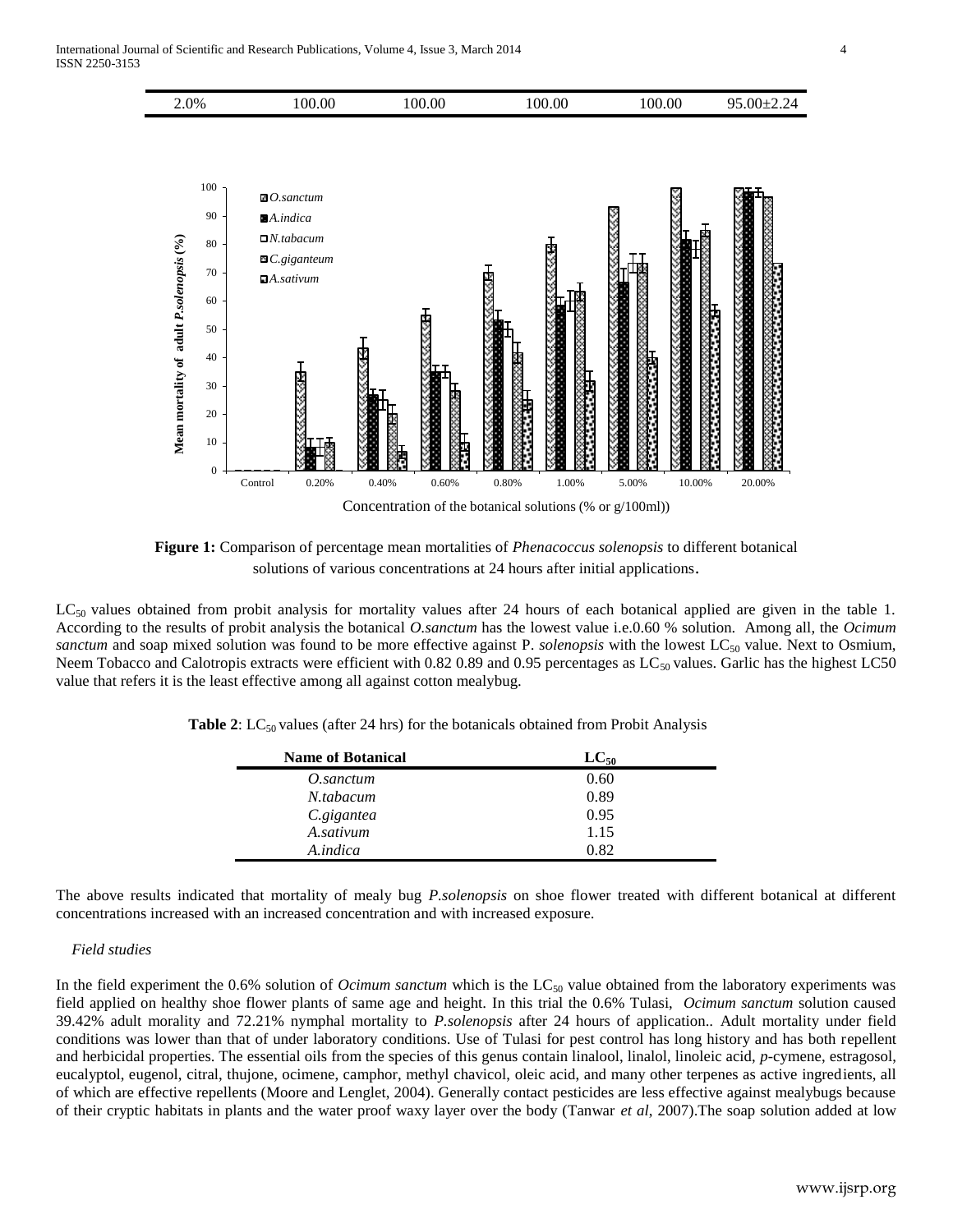concentration increases the effectiveness of the botanical solution. Soap facilitates the solubility of the active ingredient and acts as a sticking agent (Nhachi and Kasilo, 1996), breaks down the protective wax cover and also acts as a surfactant.

Based on these results development of new formulations with the combinations of these botanicals which can be produced and applied using simple methods applicable to local public will be very useful. Moreover, analyzing new botanicals from different plant origins and least toxic chemicals for their efficacy against the mealybugs are also necessary to reduce use of the toxic chemical insecticides. More research on the active ingredients, pesticide preparations, application rates and environmental impact of botanical pesticides are a prerequisite for sustainable agriculture.

#### IV. CONCLUSION

In conclusion it can be stated that *O.sanctum* was effective significantly at lower concentrations and 0.6% concentration of the *O.sanctum* solution was resulted a significant nymphal mortality in the field conditions. The botanicals used in this study such as *A.indica, O.sanctum, C.gigantea, N.tabacum* and *A.sativum* were showed different levels of insecticidal activities. These findings of the present study suggest that Osmium extract can be used as a botanical spray to get better and safe control of cotton mealybug *P.solenopsis*.

#### ACKNOWLEDGMENT

The preferred spelling of the word "acknowledgment" in American English is without an "e" after the "g." Use the singular heading even if you have many acknowledgments.

#### **REFERENCES**

- [1] Akintola, A.J. and Ande, A.T. 2008. First Record of Phenacoccus solenopsis Tinsley (Hemiptera: Pseudococcidae) on *Hibiscus rosa-sinensis* in Nigeria. Agricultural Journal (Medwell Journals, Pakistan) 3(1): 1-3.
- [2] Ben-Dov Y. 1994. A systematic catalogue of the mealybugs of the world, p.686. Intercept Limited, Andover, UK.
- [3] Delvin, J. F. and Zettel, T. 1999. Ecoagriculture: Initiatives in Eastern and Southern Africa. Weaver Press, Harare
- [4] Fuchs, T.W., Stewart, J.W., Minzenmayer, R. and Rose, M. 1991. First record of Phenacoccus solenopsis Tinsley in cultivated cotton in the United States. Southwestern Entomologist 16(3): 215-221.
- [5] Grange, N. and Ahmed, S. 1988. Handbook of Plants with Pest Control Properties. John Wiley and Sons, New York.
- [6] Larrain SP. 2002. Insect and mite pest incidence on sweet pepinos Solanum muricatum (Ait.) cultivated in the IV Region, Chile. Agricultura-Tecnica 62(1): 15- 26.
- [7] Mark PC, Gullan PJ. 2005. Anew pest of tomato and other records of mealybugs (Hemiptera: Pseudococcidae) from Espirito Santo, Brazil. *Zootaxa*964: 1-8
- [8] Moore, S. J. and Lenglet, A. D. 2004. An Overview of Plants Used as Insect Repellents, Traditional Medicinal Plants and Malaria pp-343-359. Available fromhttp://sjmoore.net/doc/Overview\_of\_plant\_based\_repellents.pdf Accessed on 5/7/2009
- [9] Nas, M. N. (2004). In vitro studies on some natural beverages as botanical pesticides against *Erwinia amylovora* and *Curobacterium flaccumfaciensis* subsp. poinsettiae. *Turk J Agric.* 28, 57 – 61
- [10] Nhachi, C. F. B and Kasilo O. M. J. 1996. Pesticides in Zimbabwe: Toxicity and health implications. University of Zimbabwe publications, Harare
- [11] Patel, H.P., Patel, A.D. and Bhatt NA. 2009, Record of coccinellids predating on mealy bug, *Phenacoccus solenopsis* Tinsley in Gujarat. Insect Environ. 14(4): 179. http:/www.ncipm.org.in.
- [12] Prishanthini, M. and Vinobaba, M. 2009,First record of new exotic Mealybug species, Phenacoccus solenopsis Tinsley (Hemiptera: Pseudococcidae), its Host range and abundance in the Eastern Sri Lanka, Journal of Science 6(1),88-100
- [13] Prishanthini ,M. and Vinobaba, M.2011, A survey of mealybugs and their natural enemies in home gardens of Batticaloa, Sri Lanka, Proceedings of 10<sup>th</sup> Annual Research Session.2011,Eastern university, Sri Lanka, 1-2 December 2011, 202-208
- [14] Schmutterer, H., 1997. Side-effects of neem (*Azadirachta indica*) products on insect pathogens and natural enemies of spider mites and insects. J. Appl. Entomol.*,*  121: 121-128.
- [15] Schneider-Orelli, O., 1947. Entomologisches Pratikum. HR Sauerlander and Co, Aarau.
- [16] Stoll, G. (1988). Natural Plant protection is the tropics. Magraf Publishers, Weikersheim.
- [17] Tanwar, R. K, Jeyakumar, P. and Monga, D. (2007). Mealybugs and their management. Technical Bulletin 19, September, 2007, National Center for Integrated Pest Management, Pusa Campus, New Delhi. India Available from[: http://www.ncipm.org.in](http://www.ncipm.org.in/) (Accessed on: 18 March 2012)
- [18] Wang, Y.P., Wu, S.A. and Zhang, R.Z. 2009. Pest risk analysis of a new invasive pest Phenacoccus solenopsis, to China. (in Chinese; Summary in English). Chinese Bulletin of Entomology 46(1):101-106.
- [19] Williams, D.J. and Granara de Willink M,C. 1992. Mealybugs of Central and South America, p. 635. CAB International.
- [20] Wu, S.A. and Zhang, R.Z. 2009. A new invasive pest, Phenacoccus solenopsis threatening seriously to cotton production. (in Chinese; Summary in English). Chinese Bulletin of Entomology 46(1): 159-162.
- [21] G. O. Young, "Synthetic structure of industrial plastics (Book style with paper title and editor)," in *Plastics*, 2nd ed. vol. 3, J. Peters, Ed. New York: McGraw-Hill, 1964, pp. 15–64.
- [22] W.-K. Chen, *Linear Networks and Systems* (Book style)*.* Belmont, CA: Wadsworth, 1993, pp. 123–135.
- [23] H. Poor, *An Introduction to Signal Detection and Estimation*. New York: Springer-Verlag, 1985, ch. 4.
- [24] B. Smith, "An approach to graphs of linear forms (Unpublished work style)," unpublished.
- [25] E. H. Miller, "A note on reflector arrays (Periodical style—Accepted for publication)," *IEEE Trans. Antennas Propagat.*, to be published.